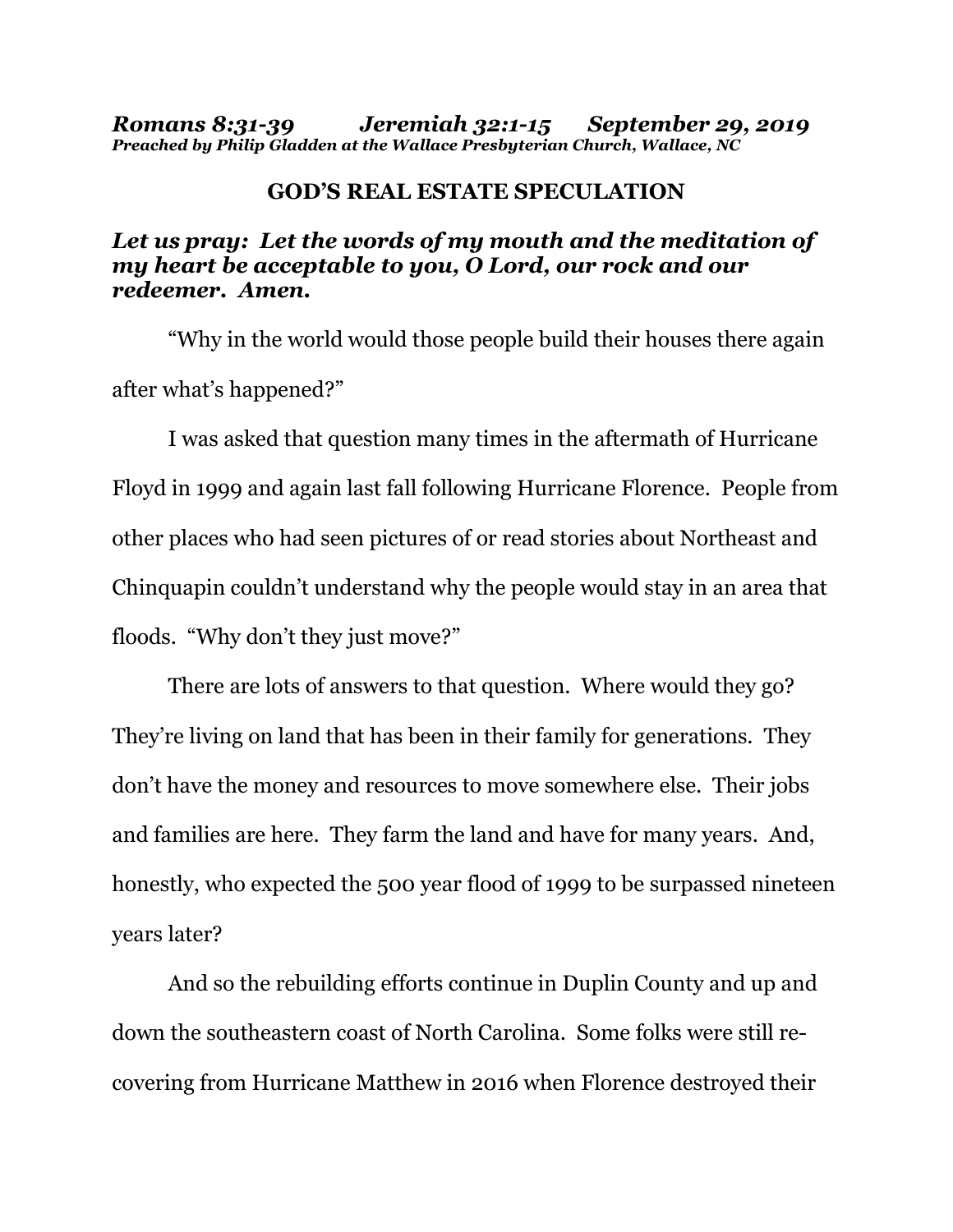homes again. In some cases, people did choose to leave following Florence, for many different reasons. In some cases, real estate speculators came in and bought houses with the hope of turning a profit.

We've seen the pictures of the horrific destruction in the Bahamas following Hurricane Dorian. The landscape looks forbidding, to say the least. And yet, some Bahamians have vowed to remain and rebuild. A headline in the Miami Herald newspaper two weeks ago said, "Why some Hurricane Dorian survivors are staying on Abaco: 'We believe in bouncing back.'" To stay and rebuild or to pack up and leave? That is the hard choice facing many people in the paths of so many storms and destruction. Do you invest your money, time, and energy in rebuilding? If you are an investor, do you take the risk of building or rebuilding in the affected areas?

Now, imagine signing the deed of purchase on a building or house or development or piece of land as a massive storm was literally at your door. Many people might question, "Do you really know what you're doing?" From an objective viewpoint, it would be a foolish real estate transaction. But that's exactly the situation the prophet Jeremiah found himself in when he bought a field in his hometown of Anathoth from his cousin. The Babylonian hurricane was knocking at Jerusalem's gates. Soon the pictures of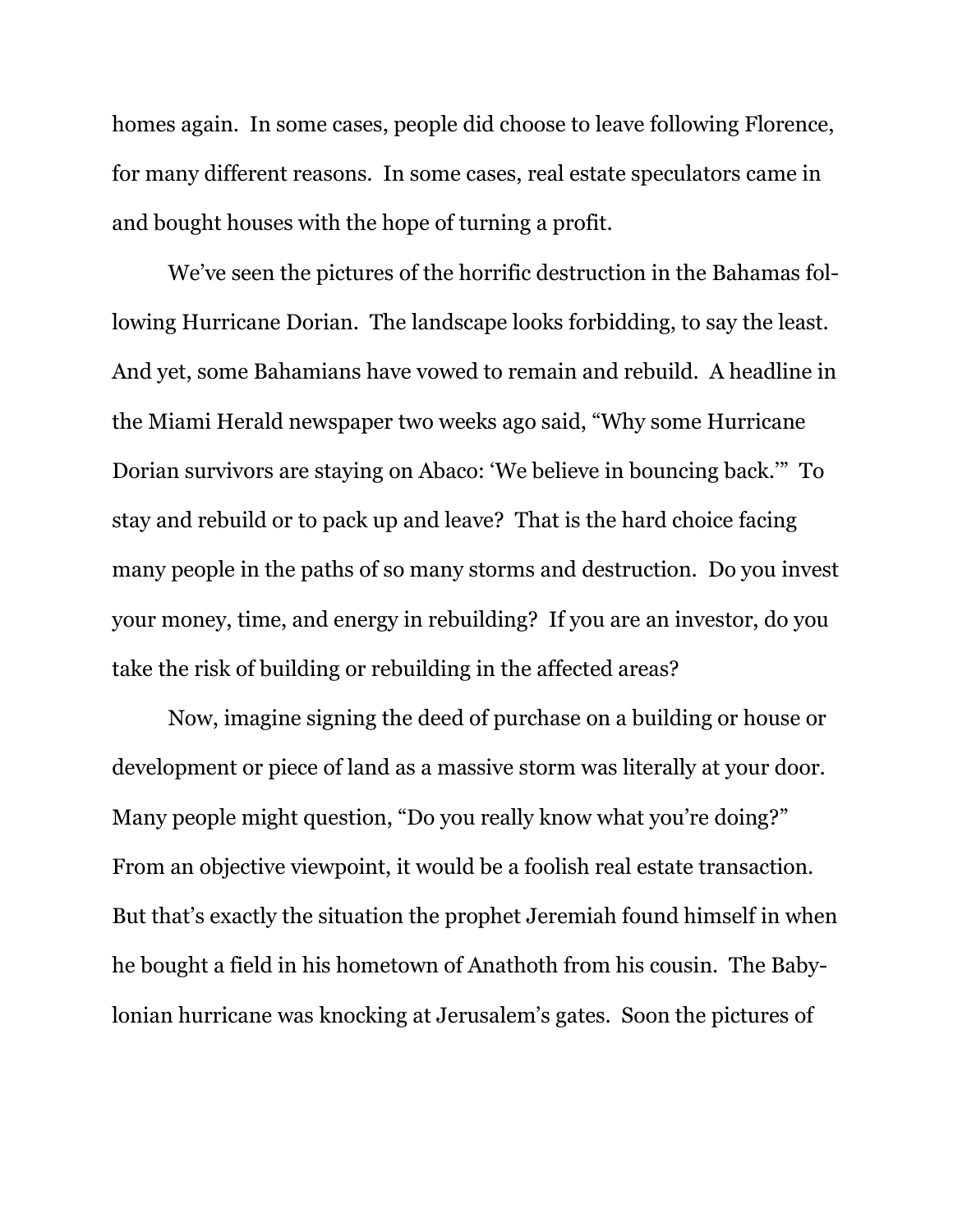destruction in Jerusalem would rival the pictures we've seen of the Bahamas after Hurricane Dorian.

Don't take my word for it! Listen to the Word of the Lord in Psalm 137, one of the most heartbreaking pieces of scripture there is. It is titled "A Lament over the Destruction of Jerusalem."

> *By the rivers of Babylon there we sat down and there we wept when we remembered Zion. On the willows there we hung up our harps. For there our captors asked us for songs, and our tormentors asked for mirth, saying, "Sing us one of the songs of Zion!" How could we sing the Lord's song in a foreign land? If I forget you, O Jerusalem, let my right hand wither! Let my tongue cling to the roof of my mouth, if I do not remember you, if I do not set Jerusalem above my highest joy. Remember, O Lord, against the Edomites the day of Jerusalem's fall, how they said, "Tear it down! Tear it down! Down to its foundations!" (Psalm 137:1-7)*

Because he told God's people of the coming judgment and destruction at the hands of Nebuchadnezzar's Babylonian army — because he counseled King Zedekiah to lay down arms and surrender to the invading forces — because he refused to preach "Peace, Peace" where there was no peace — Jeremiah was arrested for treason and sedition. It was while he was under guard that the Word of the Lord came to him with a most unusual com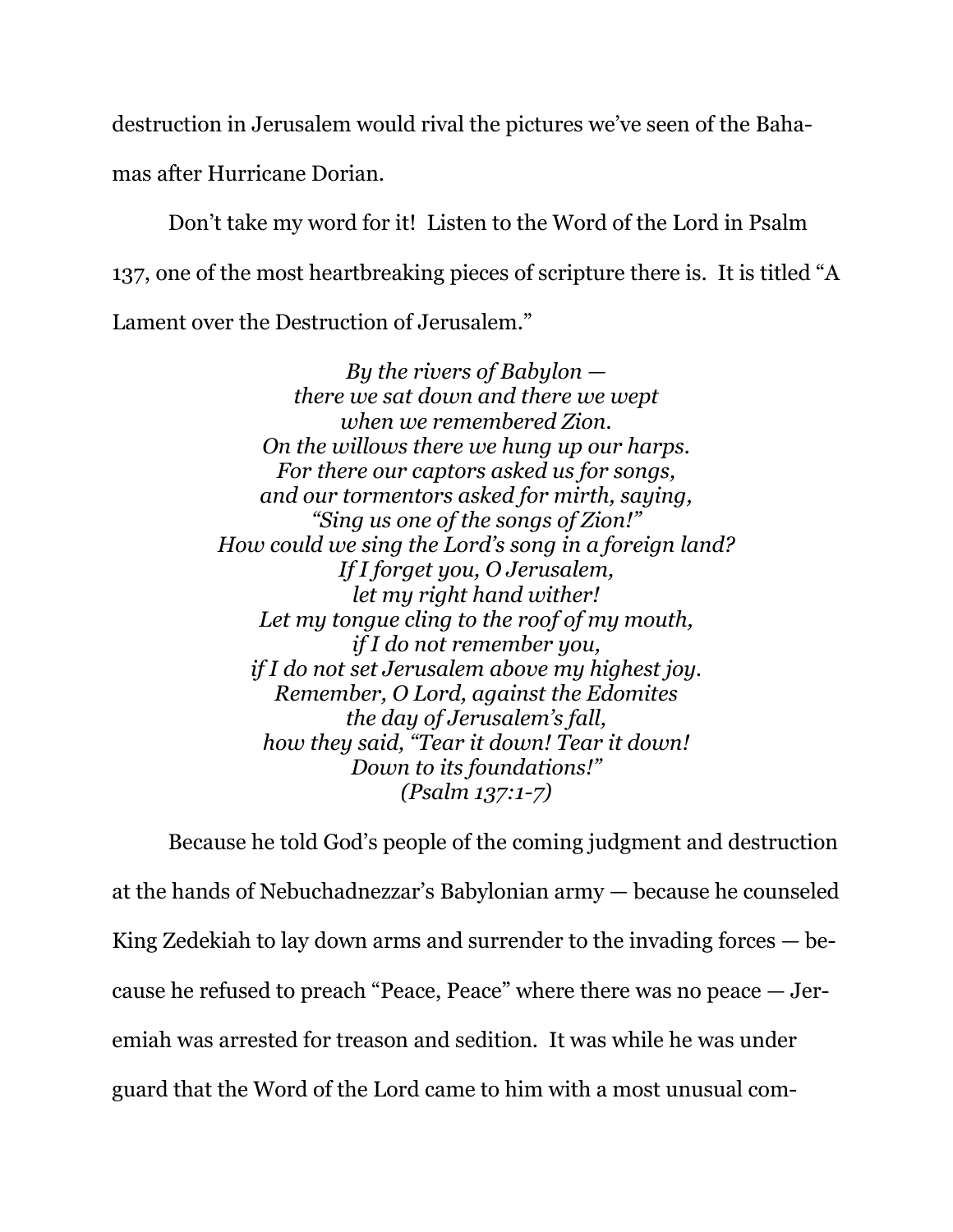mand: "Buy a piece of property in Anathoth." From an objective viewpoint, God's command made no sense. God's command opened Jeremiah to even more ridicule among his neighbors. God's command appears to be a very risky land speculation deal.

If you've ever bought a house, you know how involved the process can be, especially on closing day. Sign here . . . and here . . . and here . . . and here . . . and here . . . and on and on and on. Things were no different in Jeremiah's day. Today's story is very exact in its description of closing day in the court of the guard: "I bought the field . . . I weighed out the money . . . I signed the deed, sealed it, got witnesses, and weighed the money . . . I took the sealed deed of purchase and gave it to Baruch in the presence of my cousin and the witnesses who signed the deed of purchase and in the presence of all the Judeans who were sitting in the court of the guard." (Jeremiah 32:9-12)

Can't you imagine a lot of those witnesses on closing day shaking their heads and saying (or at least thinking), "Old Jeremiah, you're crazy. Do you realize what you're doing?" When the Word of the Lord about buying the field first came to Jeremiah, he might have been skeptical himself. After all, the situation was rather absurd: Lord, you want me to invest in real estate when the enemy is literally knocking on the gate? But when his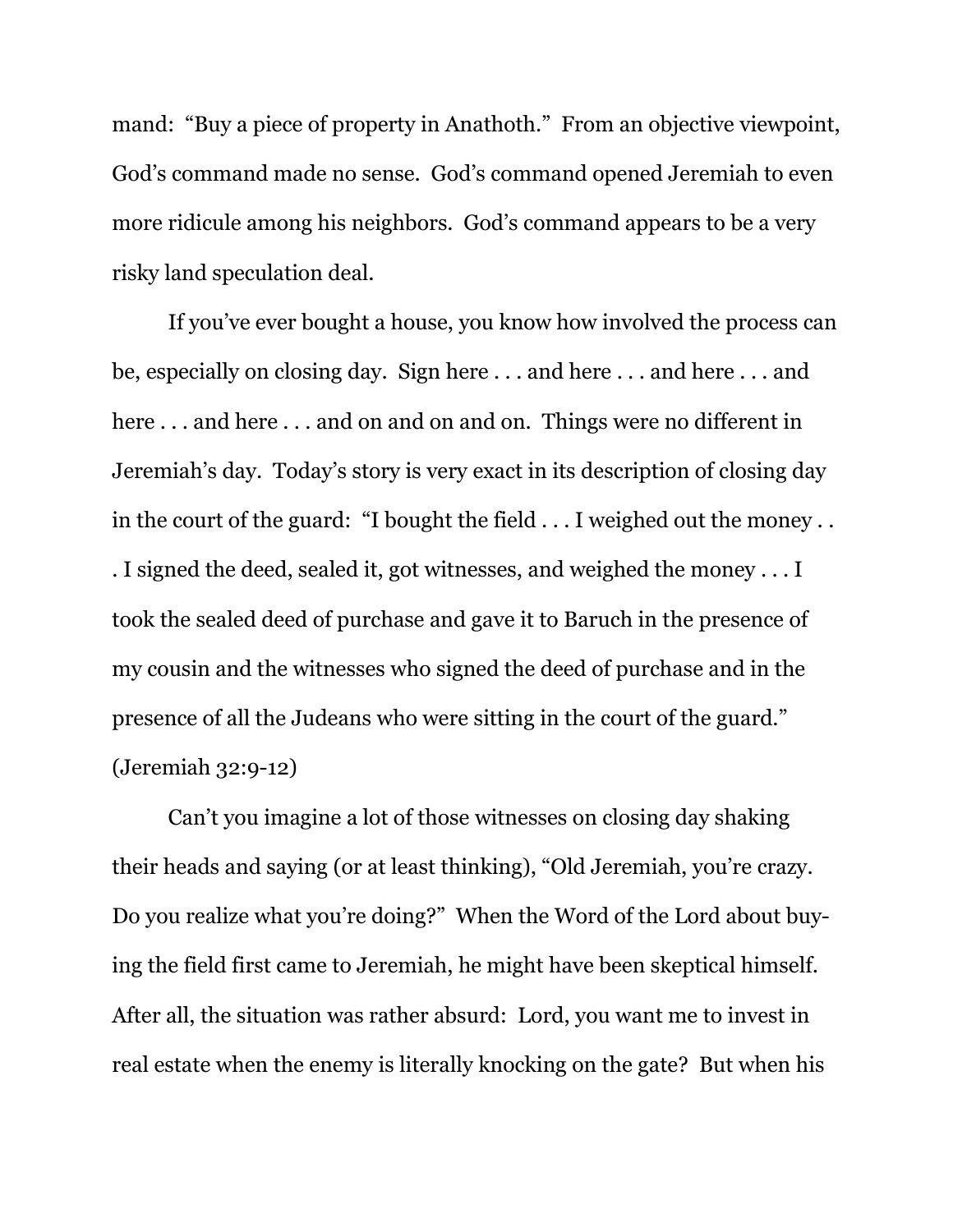cousin, Hanamel, came and asked for his help, Jeremiah knew it was, indeed, the Word of the Lord. According to the law of his people, Jeremiah was obliged to help keep the land in his family. But the land transaction that took place on closing day in the court of the guard in Jerusalem was more than just a family matter. That's why the story emphasizes the public spectacle of Jeremiah singing the deed of purchase. The real estate speculation sent a message to God's people, and that message can be summed up in one word: HOPE.

Walls falling down . . . foundations being shaken . . . stormy winds blowing . . . floodwaters rising . . . fires threatening. Isn't it interesting that we use these very real physical threats also to describe the dark night of our souls? In those challenging times, God offers us hope, but many times it is a hope that can seem as impossible or as unrealistic or as puzzling as buying a piece of real estate when the enemy is at the door. It's important to note that neither Jeremiah's prophetic words nor his prophetic action kept the Babylonians at bay. God's people didn't heed Jeremiah's warnings. King Zedekiah didn't follow Jeremiah's advice. King Nebuchadnezzar didn't turn his troops around and march back to Babylon. Then again, even during and after the Babylonian conquest of Jerusalem and the exile to Babylon, God's people were called to hope in God. In the days and years to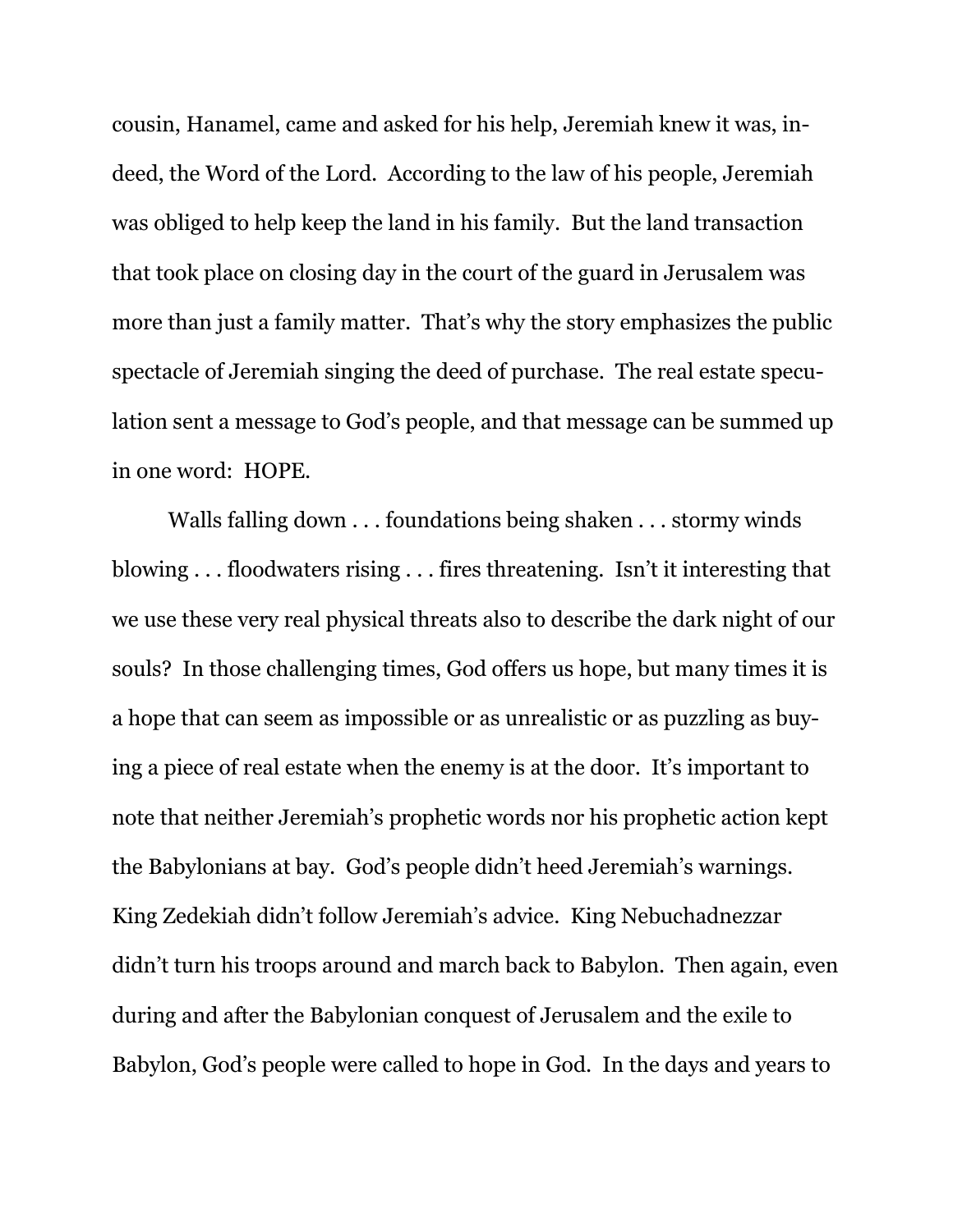come, maybe they remembered that deed of purchase in that earthenware jar, somewhere in Judah, waiting to be found. The deed of purchase, waiting to be redeemed, offered God's people the hope that "Houses and fields and vineyards shall again be bought in this land." (Jeremiah 32:15)

You know that I often refer to, cite, quote, and talk about the German pastor and theologian, Dietrich Bonhoeffer, who was arrested by the Nazis in April 1943 and was hanged in the Flossenbürg concentration camp on April 9, 1945, just days before the camp was liberated. Three months before his arrest, Bonhoeffer wrote the following words about maintaining Christian hope and faith in dark times: "There remains for us only the very narrow way, often extremely difficult to find, of living every day as if it were our last, and yet living in faith and responsibility as though there were to be a great future. It is not easy to be brave and keep that spirit alive, but it is imperative."<sup>1</sup> Bonhoeffer's words in the face of the Nazi threat echo Jeremiah's message when he signed the deed of purchase as the Babylonians beat on the city gates. When he was in prison, Dietrich Bonhoeffer wrote a letter to his fiancée, Maria von Wedemeyer, in which he referred specifically to Jeremiah's story. He wrote, "When Jeremiah said, in his people's hour of direst need, that 'houses and fields and vineyards shall again be bought in this land,' it was a token of confidence in the future. Our marriage must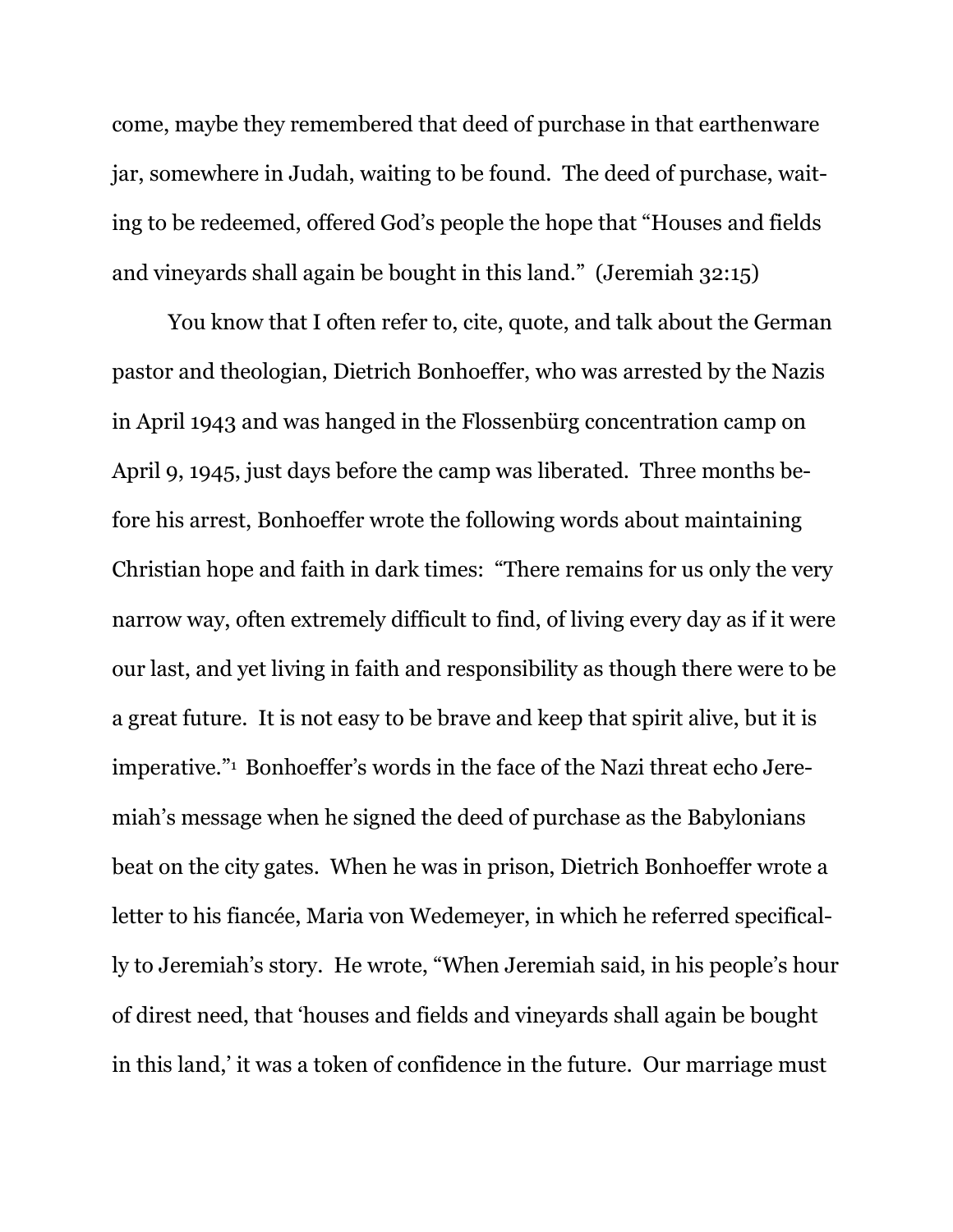be a 'yes' to God's earth. It must strengthen our resolve to do and accomplish something on earth."<sup>2</sup>

It's either an anonymous Greek proverb or a saying that originated in a 1951 volume of moral writing by the Quaker theologian Elton Trueblood. Wherever it comes from, the saying, which you may have heard, is similar in outlook to Jeremiah's purchase of the field in Anathoth: "Society grows great when old men plant trees whose shade they know they shall never sit in." Notice that both Jeremiah of the Old Testament and the old men of the proverb *did* something in the present because of their hope for the future.

Hope is not closing our eyes, blowing out a candle, and wishing things might get better, somehow, someday. Hope is not a "Get out of Jail Free" card that delivers us from all of life's storms and challenges. Instead, the hope symbolized by a 6th century B.C. real estate transaction is the same hope we have in Jesus Christ 2,600 years later.

In her blog about Jeremiah's land purchase, Kathryn Mattews Henry writes, "It's in this atmosphere of doom that Jeremiah doesn't just speak but acts, and acts with great care, even great drama, however quiet that drama may appear. He buys his relative's land, and he makes something of a show of it, just to make a statement, we would say today. When it appears that there is no hope for tomorrow, Jeremiah makes a hope-filled, trust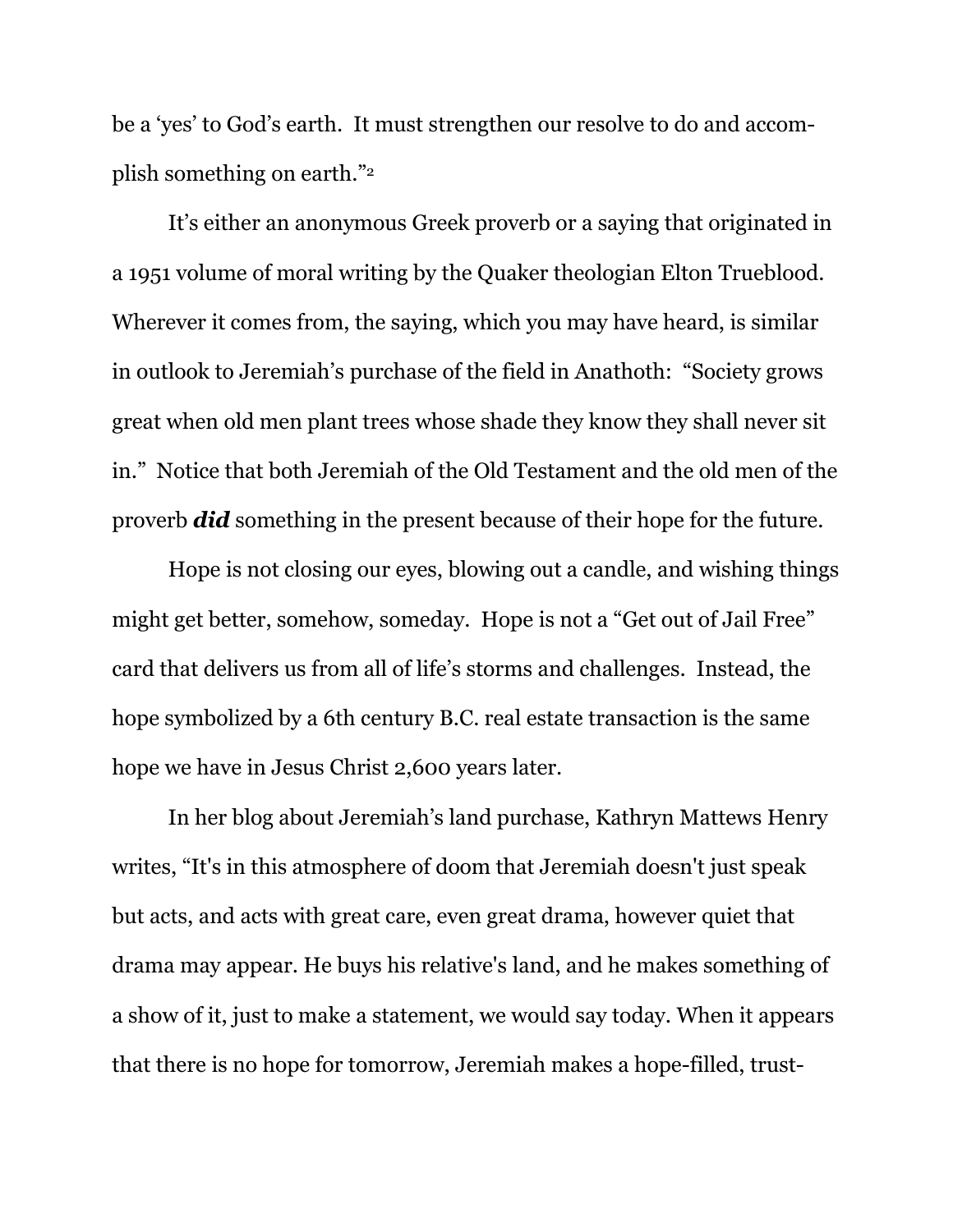filled proclamation about God's intentions for Israel and its story, which will, against all appearances, go on. The prophet's "statement" doesn't spring from optimism or even a misplaced confidence in governments, his own king, or Egypt's armies, to pull things out of the fire at the last moment. And it is most certainly not just more denial. Jeremiah's purchase is his way of announcing his hope in the God of Israel here, in the worst of times just as much as in the good ones. Israel's God, no matter what the appearances are, no matter what 'the market' says, is the One in charge. (Again: God's God, and we're not.)" 3

In January 2016, German theologian Jürgen Moltmann delivered a lecture at a conference celebrating the publication of his latest book called *The Living God and the Fullness of Life.* In 1964 he had published his ground-breaking book *Theology of Hope*. In his remarks, Moltmann said this about our Christian hope: "Those who hope in Christ can no longer put up with reality as it is, but begin to suffer under it, to contradict it. Peace with God means conflict with the world, for the goad of the promised future stabs inexorably into the flesh of every unfulfilled present. Such hope makes the Church the source of continual new impulses towards the realization of righteousness, freedom and humanity here in the light of the promised future that is to come." 4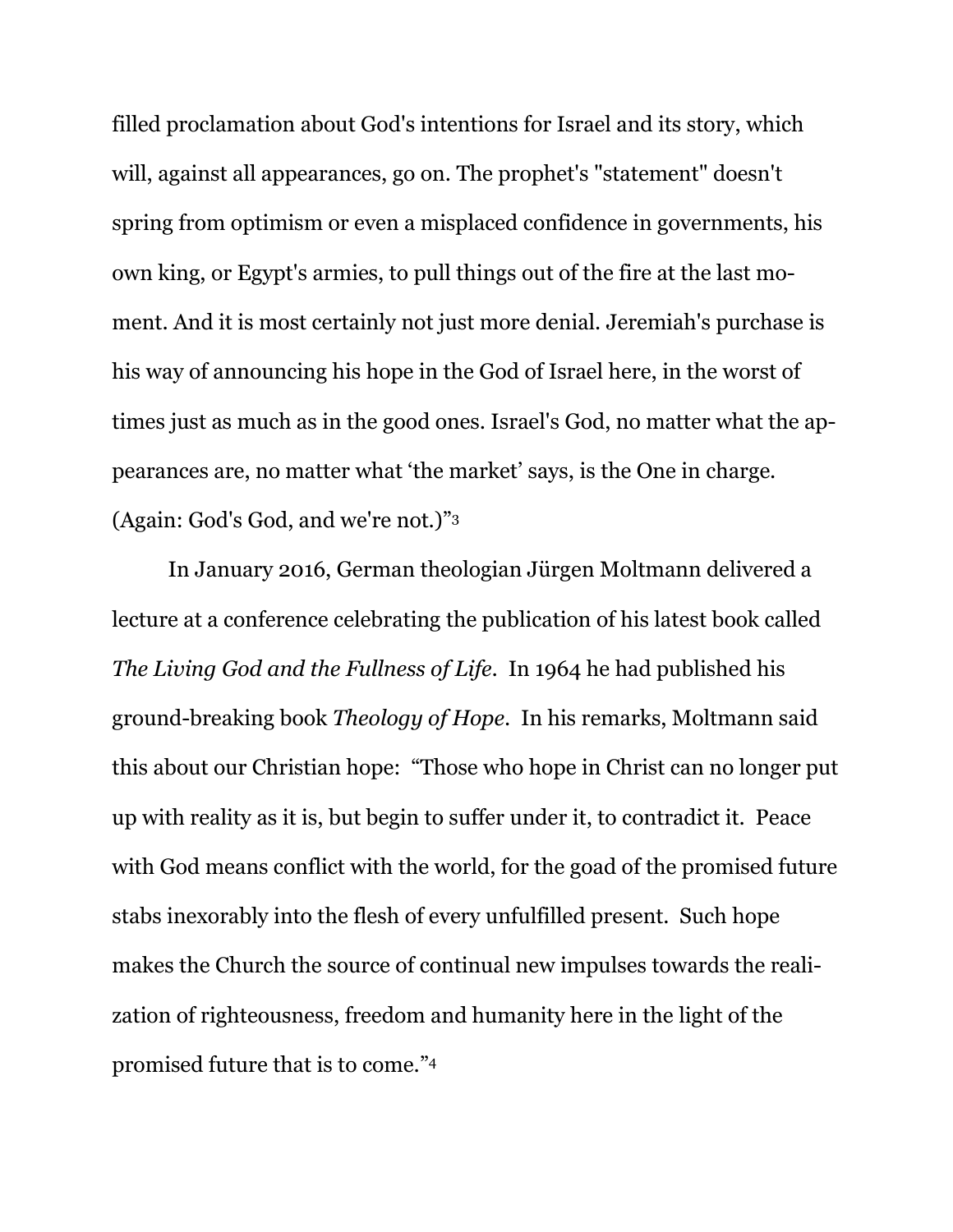Dr. Moltmann tells a story found in the Jewish Talmud, which is a collection of writings that covers Jewish law and tradition. The story is about a rabbi who was thinking about what questions a Jew would have to answer at the Last Judgment. Would it be, "Were you honest in your business?" or "Did you seek wisdom?" or "Did you keep the commandments?" Finally the rabbi thought of one question that would cover all questions: "What did you hope for?" 5

That's a good question for us, not just at the Last Judgment, but today: What do we hope for? And there's another question like the first: How will what we hope for make a difference in how we live right now?

It's been said that Jeremiah literally put his money where his mouth was. Knowing that nothing in all creation will be able to separate us from the love of God in Christ Jesus our Lord, let us put our actions now where we say our hope for the future lies — in God's grace, love, and mercy in Jesus Christ.

*Let us pray: Merciful God, teach us not to be anxious about earthly cares. While we live among changes and questions, help us to hold fast to those things that shall endure, that we may have hope in your promises and your Word; through Jesus Christ our Lord. Amen.*